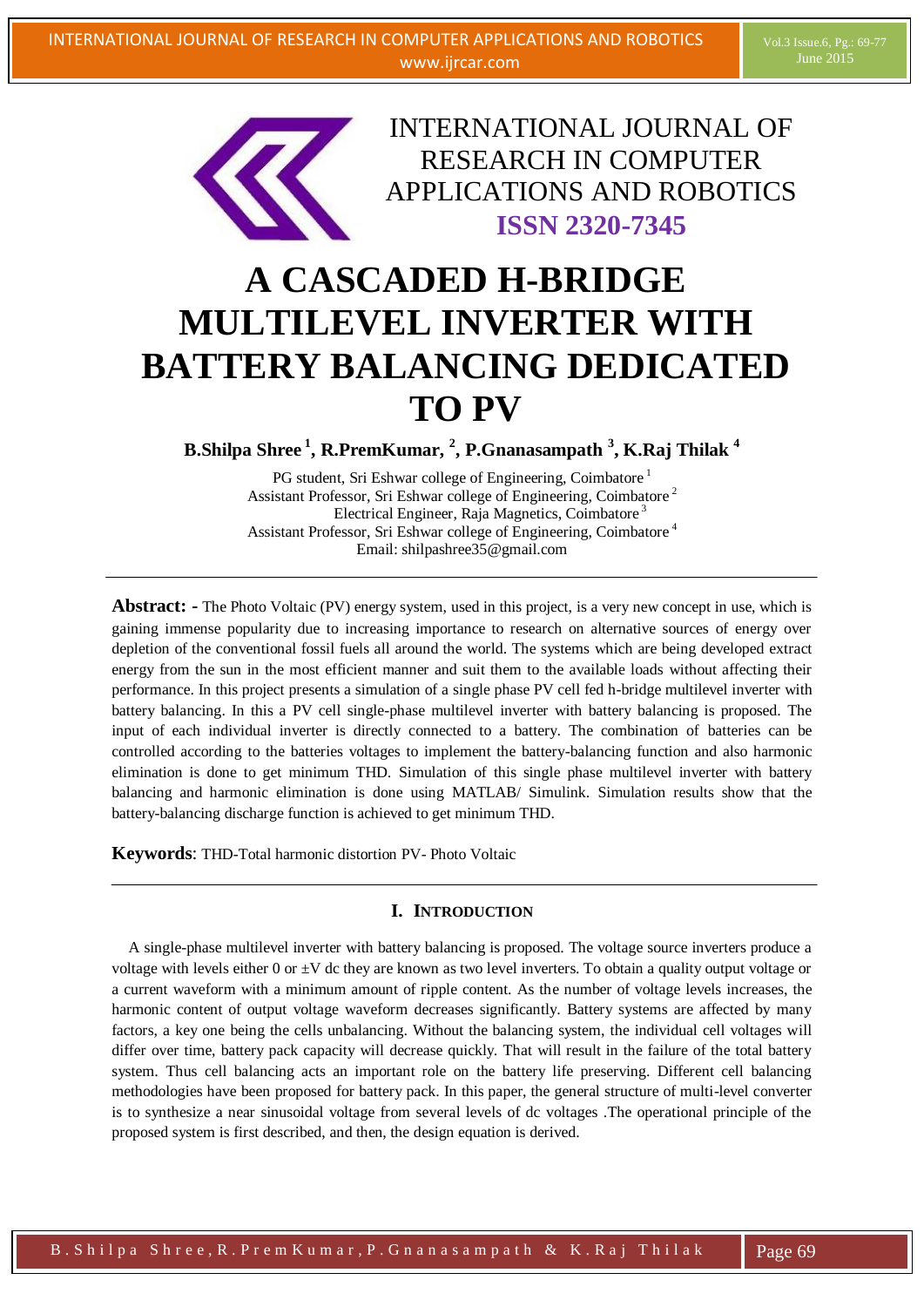

**Fig .1 overall block diagram**

#### **II. SYSTEM DESCRIPTION**

Among topologies of multilevel inverters, the cascaded multilevel inverter with separate dc sources is superior to the other multilevel structures in terms of its structure which is simple and modular. The characteristics of a cascaded multilevel inverter are achieved. In addition, the battery-balancing function is implemented. Fig.2 shows the conventional 2*N* + 1-level multilevel inverter composed of *N* individual full-bridge inverters and *N*  batteries. The set of the batteries can be defined as

$$
B = \{B_1 B_2 \dots B_N\}
$$
 (1)



**Fig.2 2N + 1-level inverter with battery balancing**

Each individual full-bridge inverter has a separate battery source *Bn*. Thus, the individual full-bridge inverter can provide three different voltage outputs  $-V_{B_n}$ , 0, and  $-V_{B_n}$  by different combinations of the four switches *Sn,A*+, *Sn,A−*, *Sn,B*+, and *Sn,B−* as shown in Table I. The output voltage *Vo* of the multilevel inverter is equal to the sum of the voltages of the individual full-bridge inverters, shown as

$$
V_0 = \sum_{n=1}^{N} V_{B_n} \tag{2}
$$

where  $-V_{b_n}$  is the voltage of battery  $B_n$ . The set of the batteries providing the output voltage in the multilevel inverter can be defined as

 $B_{sel} = \{B_1B_2B_3 \dots \dots \dots B_n \dots \dots \dots B_N\}$   $M \le N(3)$ 

Clearly, a sine wave can be generated by programming a suitable sequence with a positive/negative polarity control. If the characteristics of all of the batteries are equal, the switching pattern-swapping scheme can be adopted to achieve battery balancing. Unfortunately, any two batteries are different. In order to solve this problem, this system proposes a new battery-balancing method for a cascaded multilevel inverter.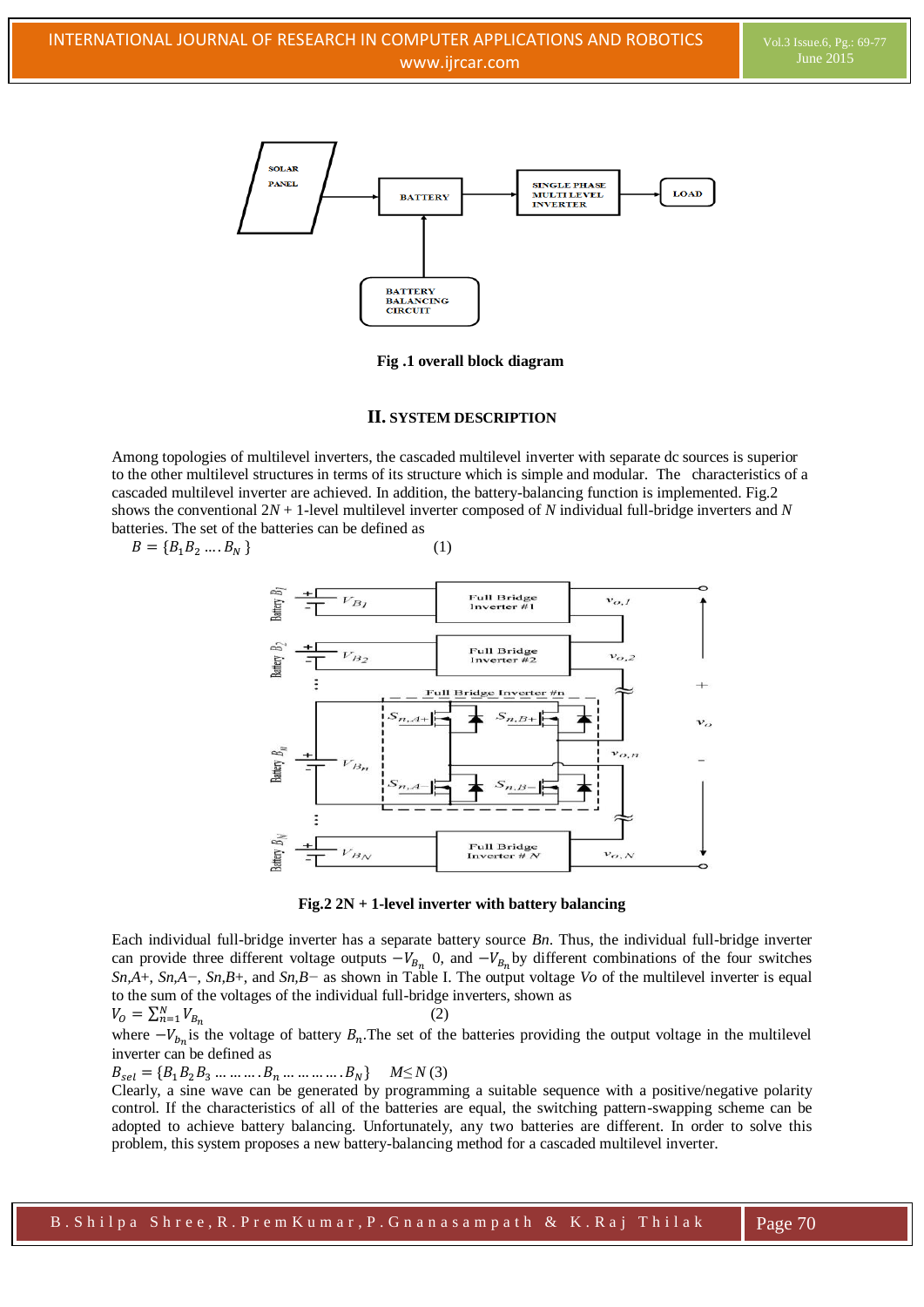**Table 1 Relationships of the output voltages of individual full-bridge inverters and their switch states**

| Output<br>Voltage<br>Vo.n | switching state                                                                                          |
|---------------------------|----------------------------------------------------------------------------------------------------------|
| $+V_{B_n}$                | ON: $Sn, B+, Sn, A-, \&$ OFF: $Sn, A-, Sn, A+,$                                                          |
|                           | ON: $Sn, A+, Sn, B+, \&$ OFF: $Sn, A-, Sn, B-,$<br>or<br>ON: $Sn, A-, Sn, B-, \&$ OFF: $Sn, A+, Sn, B+,$ |
| $-V_{B_n}$                | ON: $Sn, A+, Sn, B-, \&$ OFF: $Sn, B+, Sn, A-$<br>,                                                      |

First, the battery set *B* is sorted, and the sorted battery set *B* sort can be shown as

 $B_{sort} = \{B_1^*, B_2^*, B_3^*, \ldots B_n^*, \ldots B_N^*\}$ 

in which the relation of battery voltages is  $V_{B_n^*} \leq V_{B_n^*} n=1,2,\ldots,N$ . This means that the battery with the highest voltage is denoted as  $B_1^*$ , the battery with the second highest voltage is denoted as  $B_2^*$ , and the battery with the lowest voltage is denoted as  $B_N^*$ .

Using the Fourier series analysis, the root mean-square (rms) voltage and the  $h$ th harmonic  $H(h)$  of the quasisinusoidal wave can be expressed  $.V_h$ , rms $(\alpha_{B_1^*}\alpha_{B_2^*}\dots \alpha_{B_n^*})$  $h=1,3,5,7$ 

$$
= \frac{4}{\sqrt{2}h\pi} \left[ V_{B_1^*} \cos h(\alpha 1) + V_{B_1^*} \cosh(\alpha 2) + V_{B_1^*} \cosh(\alpha 3) + \dots + V_{B_1^*} \cos(\alpha N) \right] \tag{5}
$$

According to (5), the switching angles *α*1*, α*2*, . . αN* can be found such that the THD is minimized and the rms of the fundamental frequency is close to the reference voltage *v*1*,*rms\_ref .

After that *M* batteries for output voltage are decided according to the switching angles *α*1*, α*2*, . . . , αN*. Finally, these *M* batteries with higher voltage are chosen and shown

$$
B_M = \{B_1^*, B_2^*, B_3^*, \dots, B_M^*\}
$$
 (6)

The output voltage of the multilevel inverter can be expressed as

$$
v_o = \sum_{I=1}^{M} V_{B_1^*} = V_{B_1^*} + V_{B_1^*} \dots \dots \dots V_{B_M^*}(7)
$$

As shown in Fig.3, a quasi-sinusoidal wave can be generated. Assume that the load current *I<sup>L</sup>* is constant during a half-cycle of a sinusoidal wave; the discharge capacities  $Q_{Bn}$  of battery  $B_n$  can be expressed as

$$
Q_{B_n} = I_L \quad (\pi - 2\alpha_n) \tag{8}
$$

Angle and  $\alpha_n \leq \alpha_{n+1}$ . Clearly, the where  $\alpha_n$  is the *n*th switch discharging capacity of a battery with higher voltage is greater than that of a battery with lower voltage. Thus, the battery-balancing function is achieved.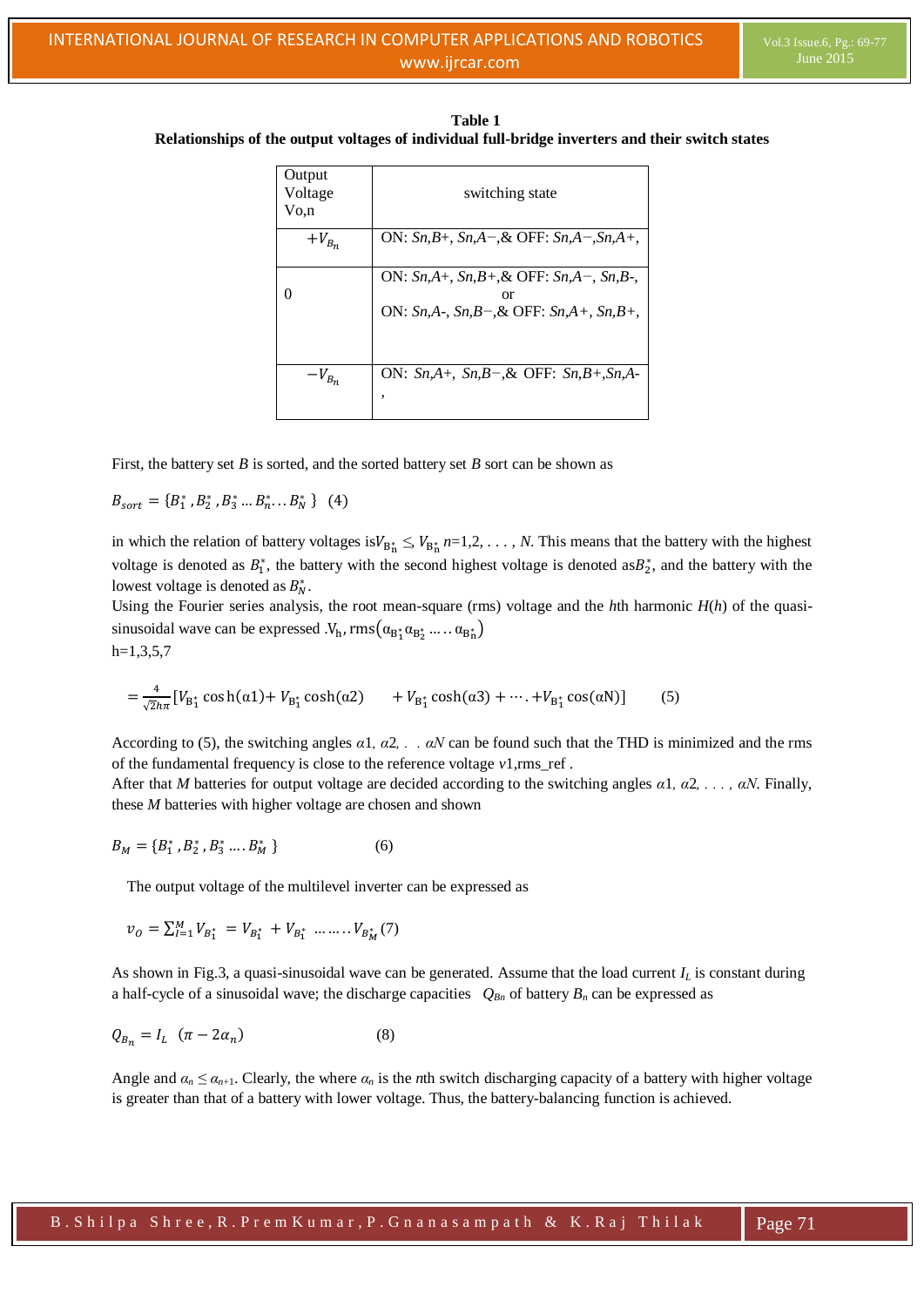

**Fig .3 Output voltage waveform of the proposed multilevel inverter.**

Fig. 3 shows the block diagram of the realized 11-level inverter that comprises five individual full-bridge inverters and a controller.



**Fig.4 system block diagram**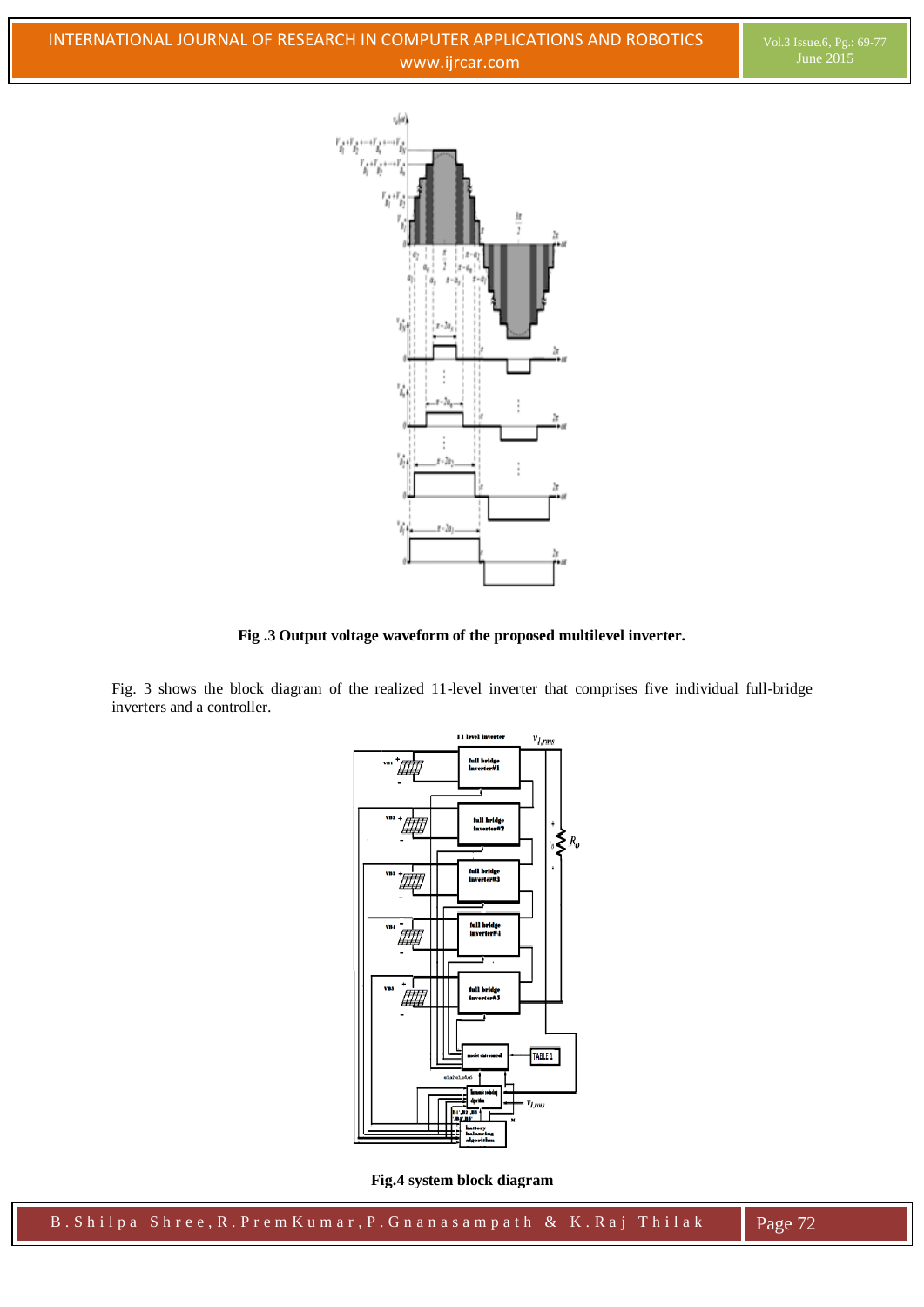The controller is a combination of battery-balancing algorithm, a harmonic-reducing algorithm, and a MOSFET state control algorithm .The controller is meant to achieve battery balancing and selective harmonic elimination by using (5) and to decide the suitable switching angles  $\alpha$ 1,  $\alpha$ 2,  $\alpha$ 3,  $\alpha$ 4, and $\alpha$ 5. Fig. 5 shows the program flowchart of the realized prototype. First, battery voltages  $V_{B_1}V_{B_2}V_{B_3}V_{B_4}V_{B_5}$  are measured at  $\omega t = 0$ and  $\pi$  and then sorted as  $B_{sort} = \{B_1^*, B_2^*, B_3^*, B_4^*, B_5^*\}$ 

For example, if the battery voltage relationships are,  $V_{B_1} \ge V_{B_2} \ge V_{B_3} \ge V_{B_4} \ge V_{B_5}$  the sorting result  $i s B_{1}^{*} = B_{4} B_{2}^{*} = B_{3} B_{3}^{*} = B_{2} B_{4}^{*} = B_{1} B_{5}^{*} = B_{5}$ . By using the Newton–Raphson method, we can find a set of switching  $angle 1, \alpha 2, \alpha 3, \alpha 4, \text{and} \alpha 5$ .

Since finding a set of switching angles  $\alpha$ 1,  $\alpha$ 2,  $\alpha$ 3,  $\alpha$ 4, and $\alpha$ 5 by using the Newton–Raphson method requires complex computing, the real-time decision and control are difficult to be realized. A lookup table is built for the controller to solve this problem.

Then, *M* batteries form output voltage is decided according to to  $\alpha$ 1,  $\alpha$ 2,  $\alpha$ 3,  $\alpha$ 4, and $\alpha$ 5. That is,  $M = 1$ ,  $M = 2$ , and  $M = 3$   $M = 4$ , and  $M = 5$  when  $0 \le \omega t \le \alpha 1$  or  $(\pi - \alpha 1) \le \omega t \le \pi$ ,  $\alpha 1 \le \omega t \le \alpha 2$  or  $(\pi - \alpha 2) \le \omega t \le (\pi - \alpha 1)$ ,  $\alpha$ 2 <  $\omega t \le \alpha$ 3 or  $(\pi - \alpha$ 3) <  $\omega t \le (\pi - \alpha)$ ,  $\alpha$ 3 <  $\omega t \le \alpha$ 4 or  $(\pi - \alpha)$  <  $\omega t \le (\pi - \alpha)$ ,  $\alpha$ 4 <  $\omega t \le \alpha$ 5 or  $(\pi - \alpha)$  < *ωt* ≤ (*π* – *α*4), and *α*5 < *ωt* ≤(*π* – *α*5) After that, all switch states can be obtained according to *α*1*, α*2*, α*3 *α*4*, α*5*,M*, and TableI. Fig.5 shows flowchart for realized system.



#### **Fig.5 Program flowchart of the realized system**

According to this algorithm, the relation of battery discharge capacities is *QB*1 *< QB*2 *< QB*3*< QB*4 *< QB*5. Finally, functions of the battery balancing and the harmonic reduction in the realized 11-level inverter.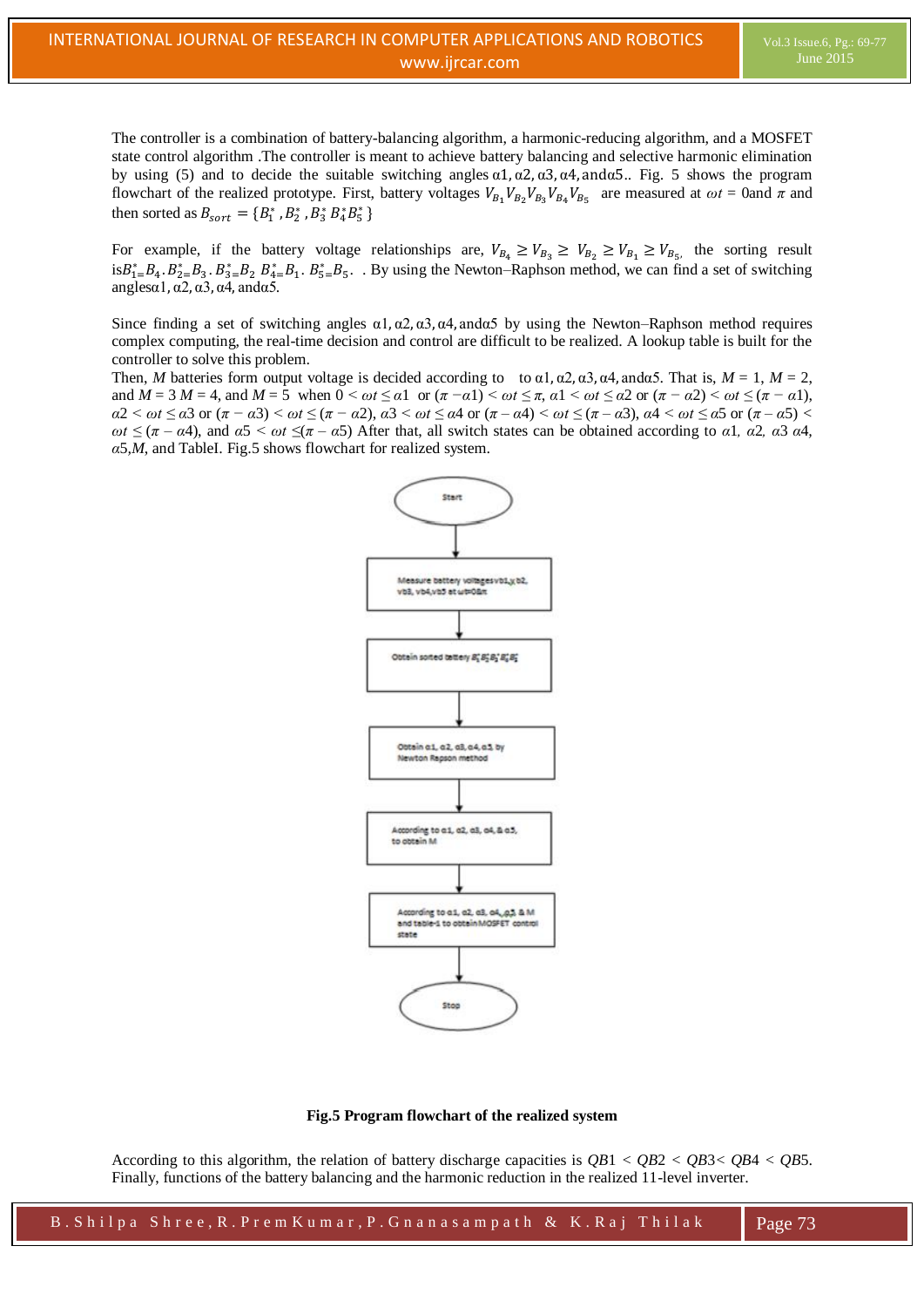# **III SIMULATION**

 Simulink (Simulation and Link) is an extension of MATLAB by Math works Inc. It works with MATLAB to offer modeling, simulating, and analyzing of dynamical systems under a graphical user interface (GUI) environment. The construction of a model is simplified with click-and-drag mouse operations. Simulink includes a comprehensive block library of toolboxes for both linear and nonlinear analyses. Models are hierarchical, which allow using both top-down and bottom-up approaches. As Simulink is an integral part of MATLAB, it is easy to switch back and forth during the analysis process and thus, the user may take full advantage of features offered in both environments.

Overall system simulation is done using MATLAB software Fig.6 shows simulink model of overall system.



**Fig.6 Simulink model of overall system**



**Fig.7 Full bridge inverter simulink model**

Fig.7shows PV cell fed full bridge inverter .From PV cell it inverter gets battery voltage.

.

According to battery voltages the switching angle is decided to get minimum THD. Fig.8 shows battery balancing block.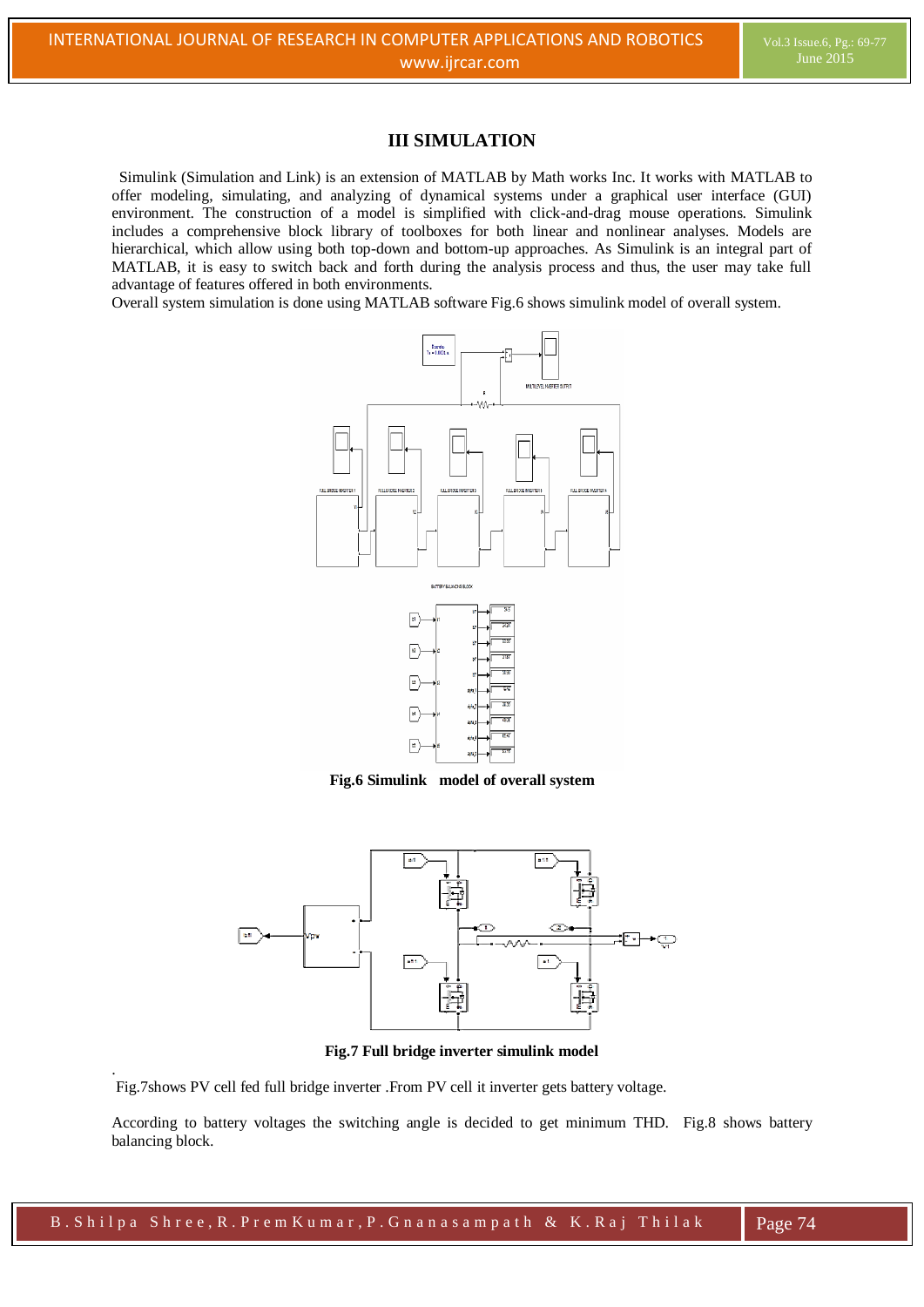#### **BATTERY BALANCING BLOCK**



# **Fig.8 Battery balancing block**

Here we can see that battery voltages are sorted and switching angle is decided according to that.fig.9 shows battery balancing subsystem.



**Fig .9 Battery balancing subsystem**

### **IV SIMULATION RESULT:**

Whole system is simulated using MATLAB. Fig.10 shows simulation result of single phase PV cell fed11-level multilevel inverter



**Fig .10 output for single phase PV cell fed11-level multilevel inverter.**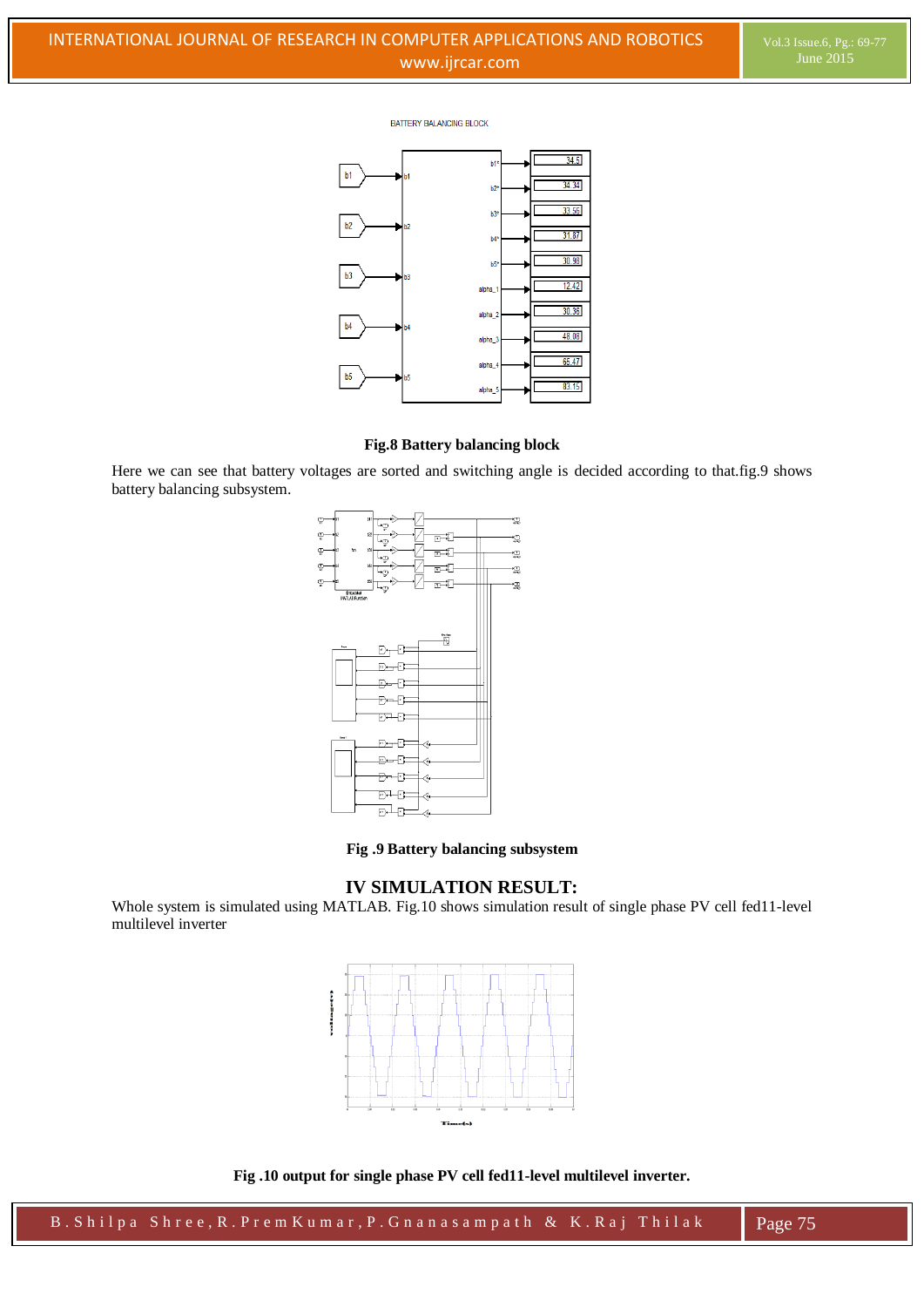

#### **Fig.11THD of Multilevel inverter**

Fig 11 shows minimum THD of multilevel inverter. The first run of the program gives the seeds or close angle values for the minimum THD for multilevel inverter.

#### **V CONCLUSION:**

In this project, a single-phase PV cell multilevel inverter with battery balancing has been proposed and proved successful. The input of each individual inverter is directly connected to a battery. The combination of batteries can be controlled according to the batteries' voltages to implement the battery-balancing function. A system was designed and implemented to verify the feasibility and excellent performance. Simulation results show that the battery-balancing discharge function was achieved as we wanted. Additionally, the switch angle is controlled to contain the ac output voltage with minimal THD.

# **REFERENCES:**

- [1] Chung-Ming Young, *,* Neng-Yi Chu, Liang-Rui Chen, , Yu-Chih Hsiao, and Chia -Zer Li ""A Single-Phase Multilevel Inverter With Battery Balancing" IEEE transactions on industrial electronics, vol. 60, no. 5, may 2013
- [2] Hirose .T and Matsuo .H., "Standalone hybrid wind–solar power generation system applying dump power control without dump load," *IEEE Trans. Ind. Electron.*, vol. 59, no. 2, pp. 988–997, Feb. 2012.
- [3] Kanchev.H., Lu.D, Colas.F., Lazarov.V, and Francois.B, "Energy management and operational planning of a micro grid with a PV-based active generator for smart grid applications," *IEEE Trans. Ind. Electron.*, vol. 58,no. 10, pp. 4583–4592, Oct. 2012.
- [4] Haihua.Z, Bhattacharya.T, Duong .T.S,. Siew .T., and A. Khambad kone.M, "Composite energy storage system involving battery and ultra capacitor with dynamic energy management in micro grid pplic tions," *IEEE Trans. Power Electron.*, vol. 26, no. 3, pp. 923–930, Mar. 2011.
- [5] Qi n.H,Zh ng .J.,L i J. S, ndW. Yu, "A high-efficiency grid-tie b ttery energy stor ge system," *IEEE Trans. Power Electron.*, vol. 26, no. 3, pp. 886–896, Mar. 2011.
- [6] Kouro.S, Malinowski.M, Gopakumar.K, Pou.J, Franquelo L. G., Wu.B,Rodriguez.J,. Pérez M. A, and Leon J. I., "Recent advances and industrial applications of multilevel converters," IEEE Trans. Ind. *Electron.*, vol. 57,no. 8, pp. 2553–2580, Aug. 2010.